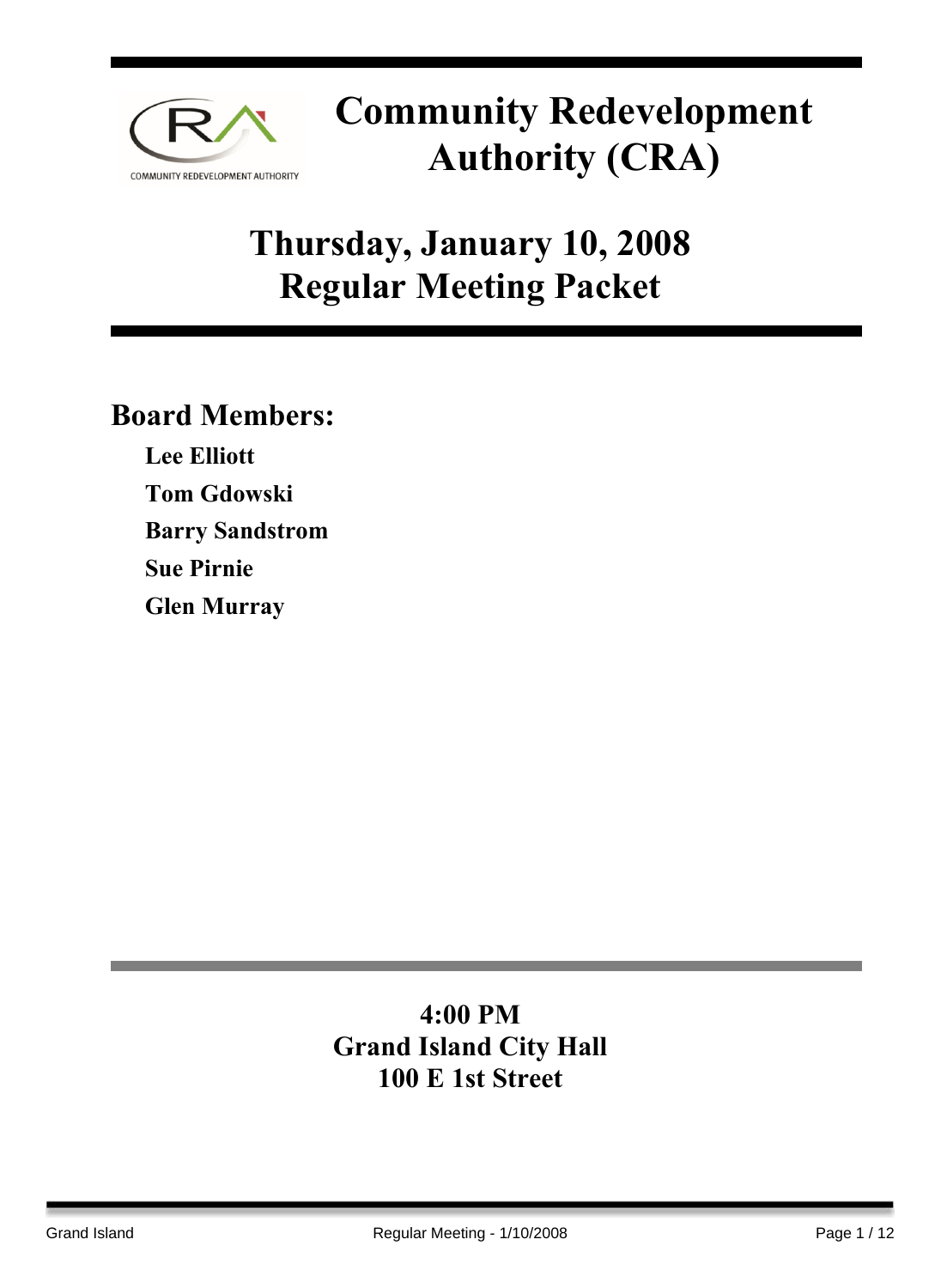### **Call to Order**

#### **Roll Call**

### **A - SUBMITTAL OF REQUESTS FOR FUTURE ITEMS**

Individuals who have appropriate items for City Council consideration should complete the Request for Future Agenda Items form located at the Information Booth. If the issue can be handled administratively without Council action, notification will be provided. If the item is scheduled for a meeting or study session, notification of the date will be given.

### **B - RESERVE TIME TO SPEAK ON AGENDA ITEMS**

This is an opportunity for individuals wishing to provide input on any of tonight's agenda items to reserve time to speak. Please come forward, state your name and address, and the Agenda topic on which you will be speaking.

### **DIRECTOR COMMUNICATION**

This is an opportunity for the Director to comment on current events, activities, and issues of interest to the commission.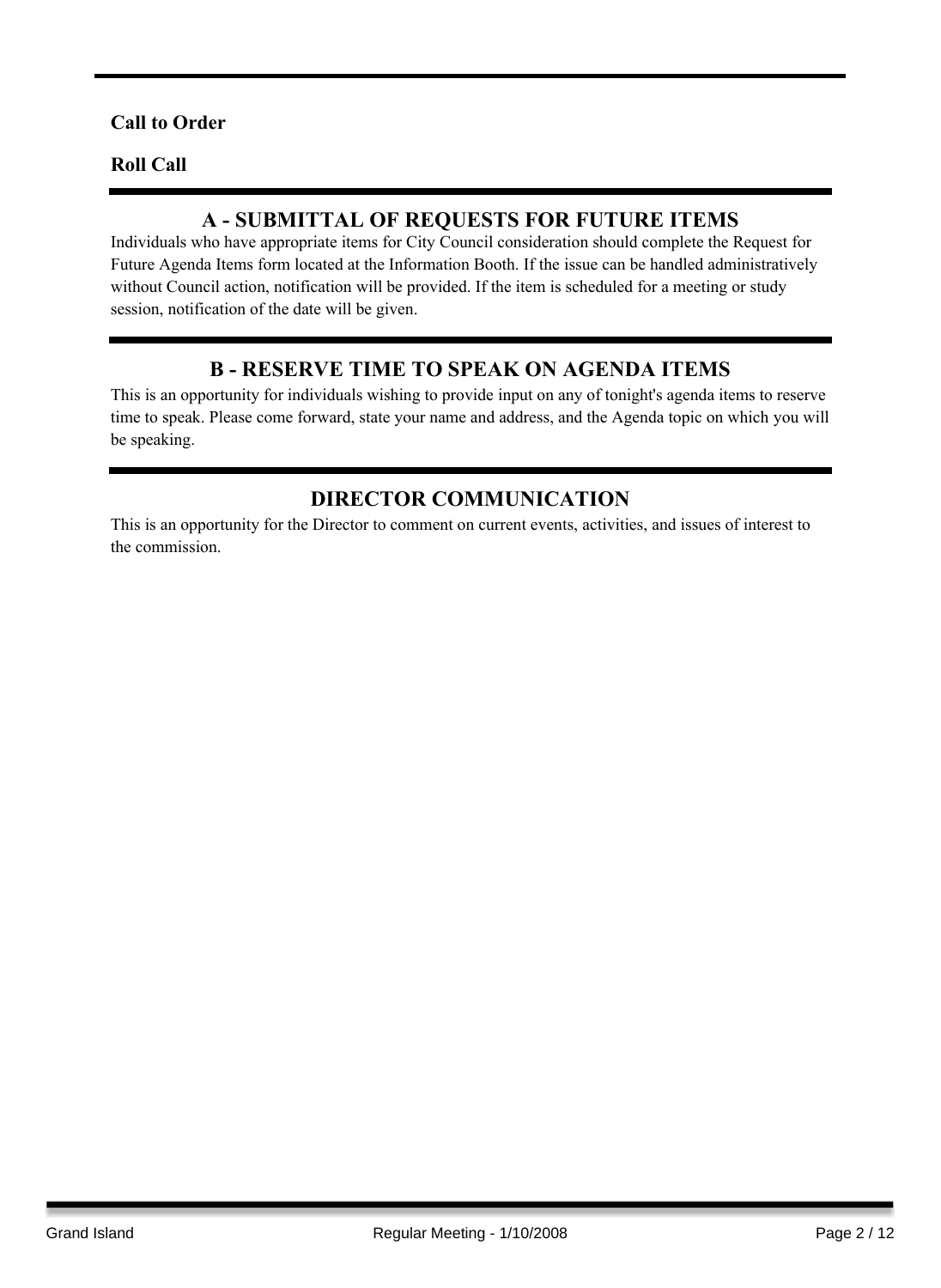

## **Thursday, January 10, 2008 Regular Meeting**

## **Item A1**

**Agenda**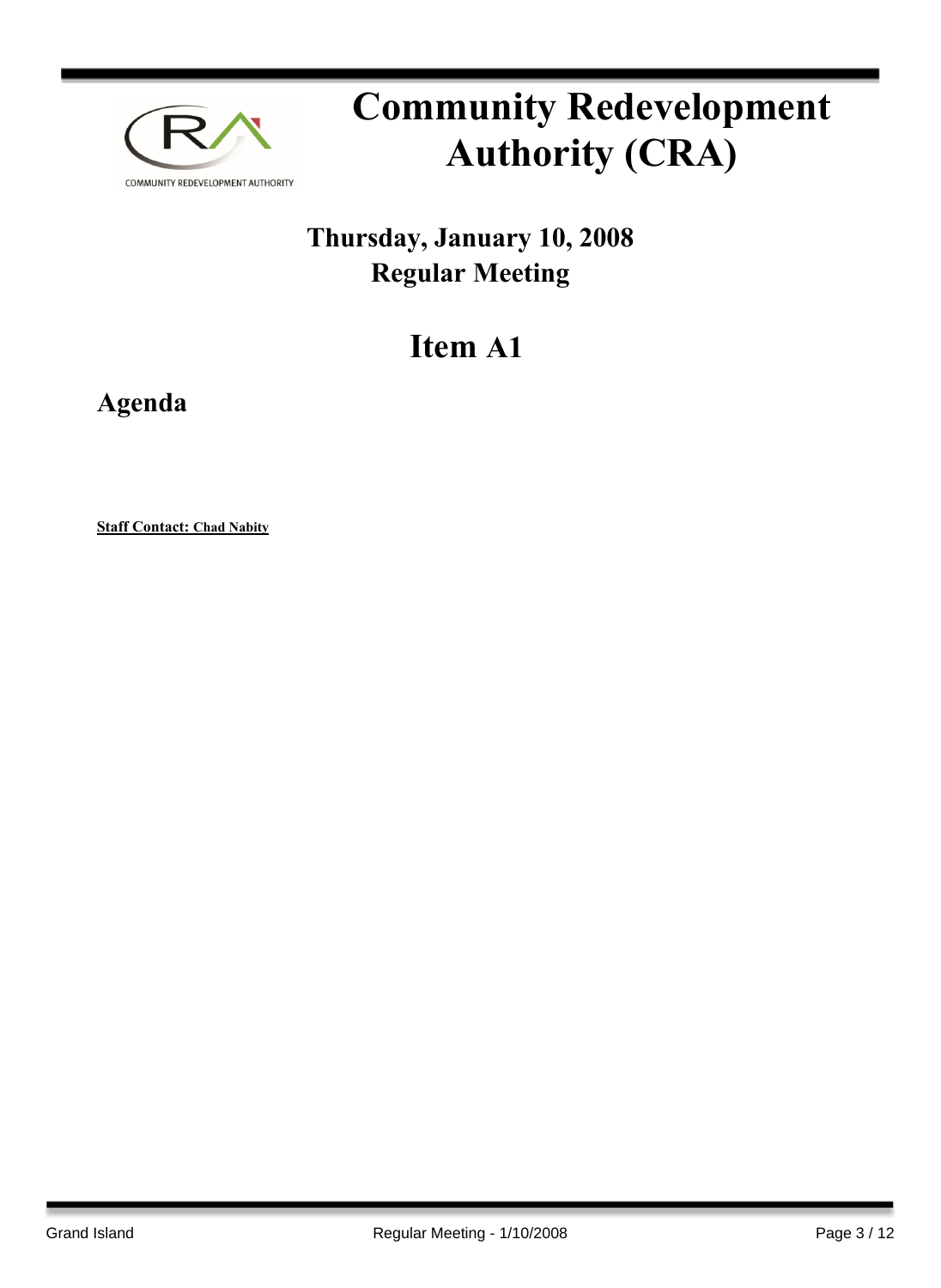### **AGENDA Thursday January 10, 2008 4:00 P.M. City Hall**

Open Meetings Notifications (Posters on Wall)

- 1. Call to Order **Barry Sandstrom** This is a public meeting subject to the open meetings laws of the State of Nebraska. The requirements for an open meeting are posted on the wall in this room and anyone that wants to find out what those are is welcome to read through them.
- 2. Approval of Minutes of December 6, 2007 Meeting.
- 3. Approval of Financial Reports
- 4. Approval of Bills
- 5. 2007 Audit Report
- 6. Review of Committed Projects and CRA Properties
- 7. ADJOURN TO EXECUTIVE SESSION TO DISCUSS NEGOTIATIONS

RETURN TO REGULAR SESSION

- 8. Approve Resolution or Resolutions to Purchase/Sell Property
- 9. Directors Report
- 10. Adjournment

Next Meeting February 13, 2008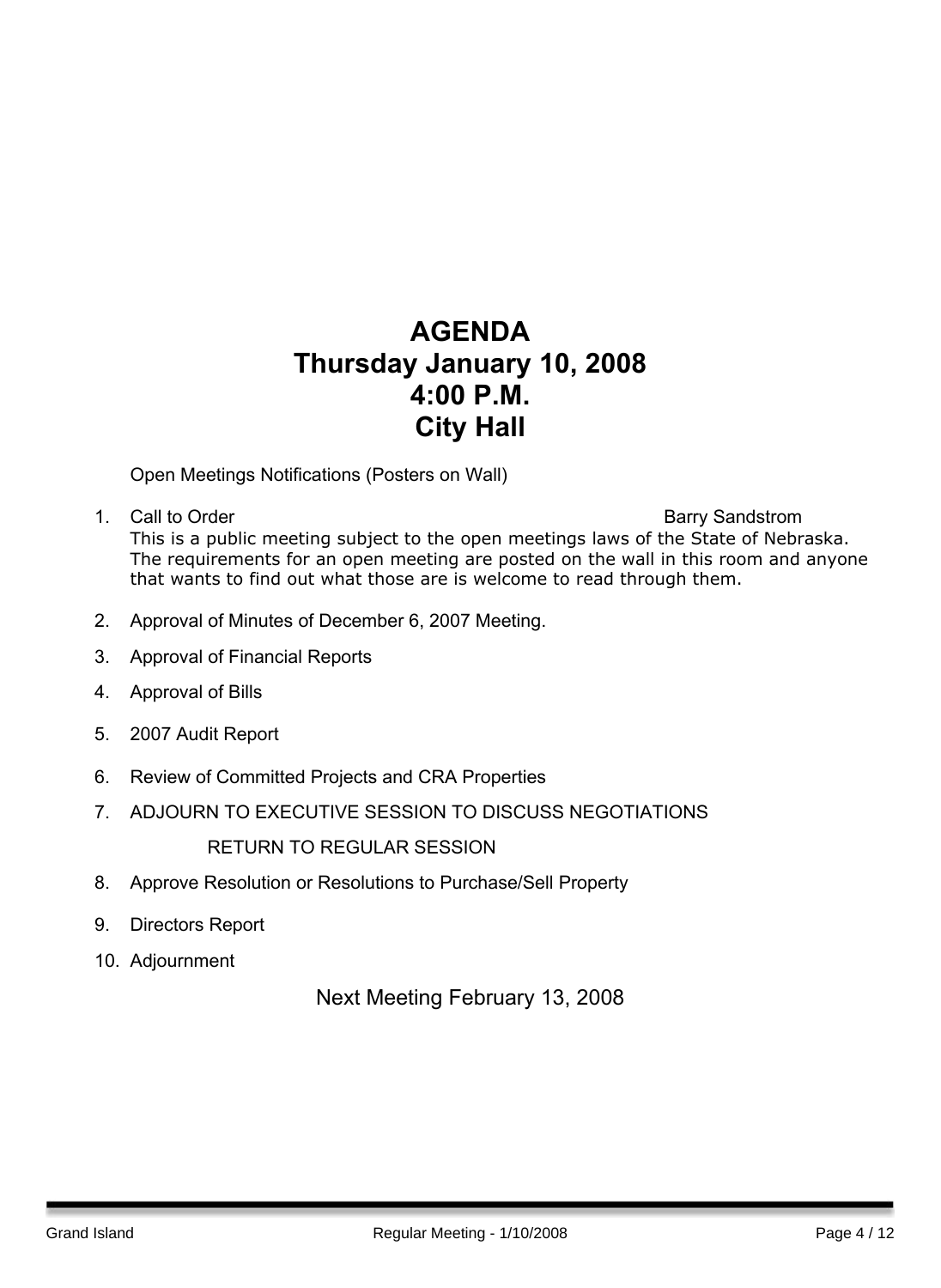

## **Thursday, January 10, 2008 Regular Meeting**

## **Item B1**

**Meeting Minutes**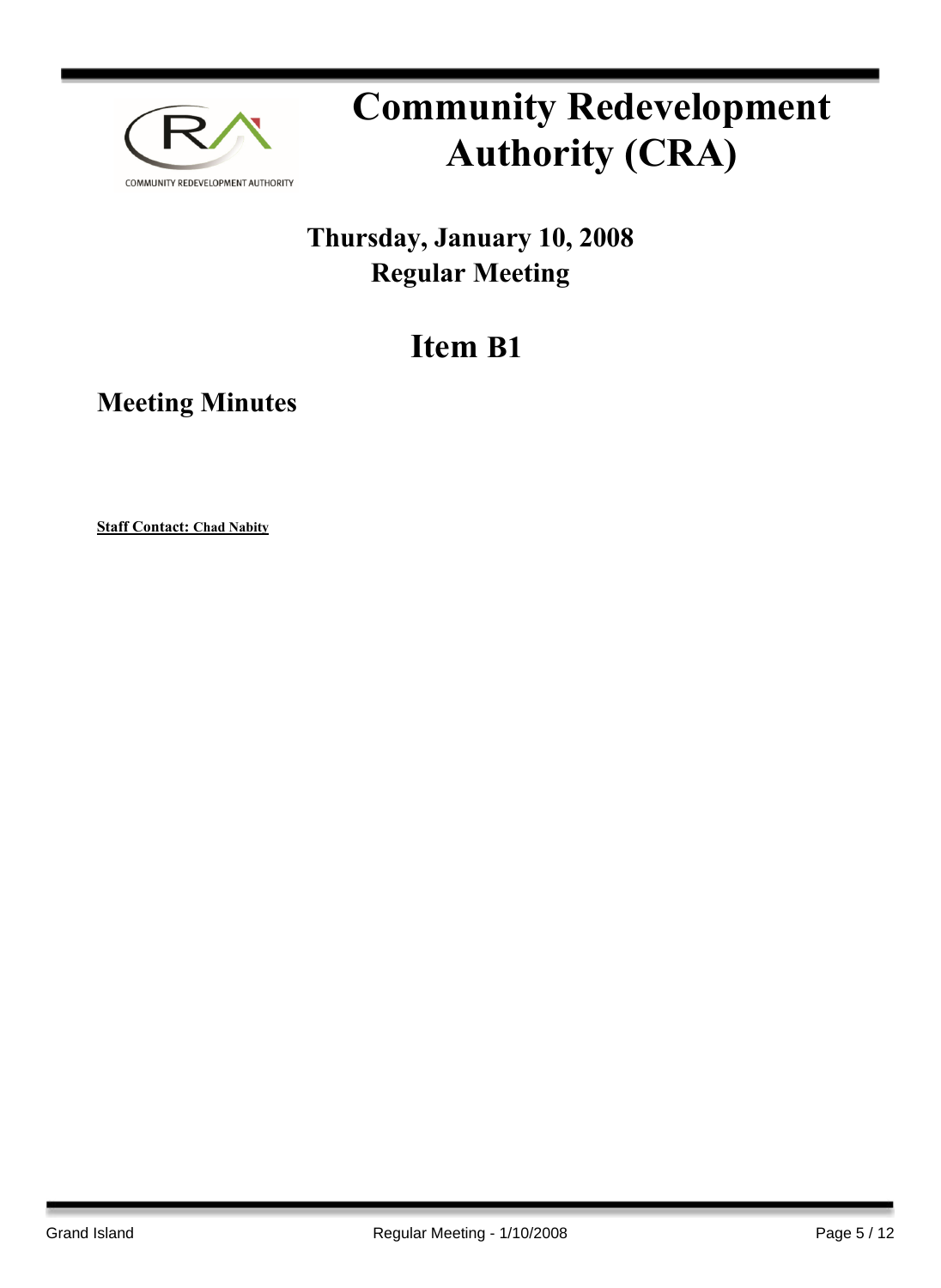### OFFICIAL PROCEEDINGS

#### MINUTES OF

### COMMUNITY REDEVELOPMENT AUTHORITY MEETING OF January 10, 2008

Pursuant to due call and notice thereof, a Regular Meeting of the Community Redevelopment Authority of the City of Grand Island, Nebraska was conducted on January 10, 2008 at City Hall 100 E First Street. Notice of the meeting was given in the January 4, 2008 Grand Island Independent.

- 1. CALL TO ORDER Chair Barry Sandstrom called the meeting to order at 4:00 p.m. The following members were present: Barry Sandstrom, Tom Gdowski, Sue Pirnie, Glen Murray. Also present were; Director, Chad Nabity; Secretary, Barb Quandt; Finance Director, Dave Springer; Terry Galloway, Almquist, Maltzahn, Galloway & Luth Certified Public Accountants. Barry Sandstrom stated this was a public meeting subject to the open meeting laws of the State of Nebraska. He noted that the requirements for an open meeting were posted on the wall easily accessible to anyone who would like to read through them.
- 2. APPROVAL OF MINUTES. A motion for approval of the Minutes for the December 6, 2007 CRA Meeting was made by Gdowski, and seconded by Murray. Upon roll call vote, all present voted aye. Motion carried unanimously.
- 3. APPROVAL OF FINANCIAL REPORTS. Dave Springer reviewed the financial reports for the period of December 1, 2007 through December 31, 2007. He noted revenue in the amount of \$12,739 and expenses in the amount of \$49,500 for the month. Total cash was \$1,007,165. Motion by Pirnie, second by Murray, to approve the financial reports. Upon roll call vote, all present voted aye. Motion carried unanimously.
- 4. APPROVAL OF BILLS. The bills were reviewed by the Authority. Nabity explained the criteria considered in ascertaining property taxes owed on CRA property. Motion by Murray, second by Pirnie, to approve the bills in the amount of \$7967.57. Upon roll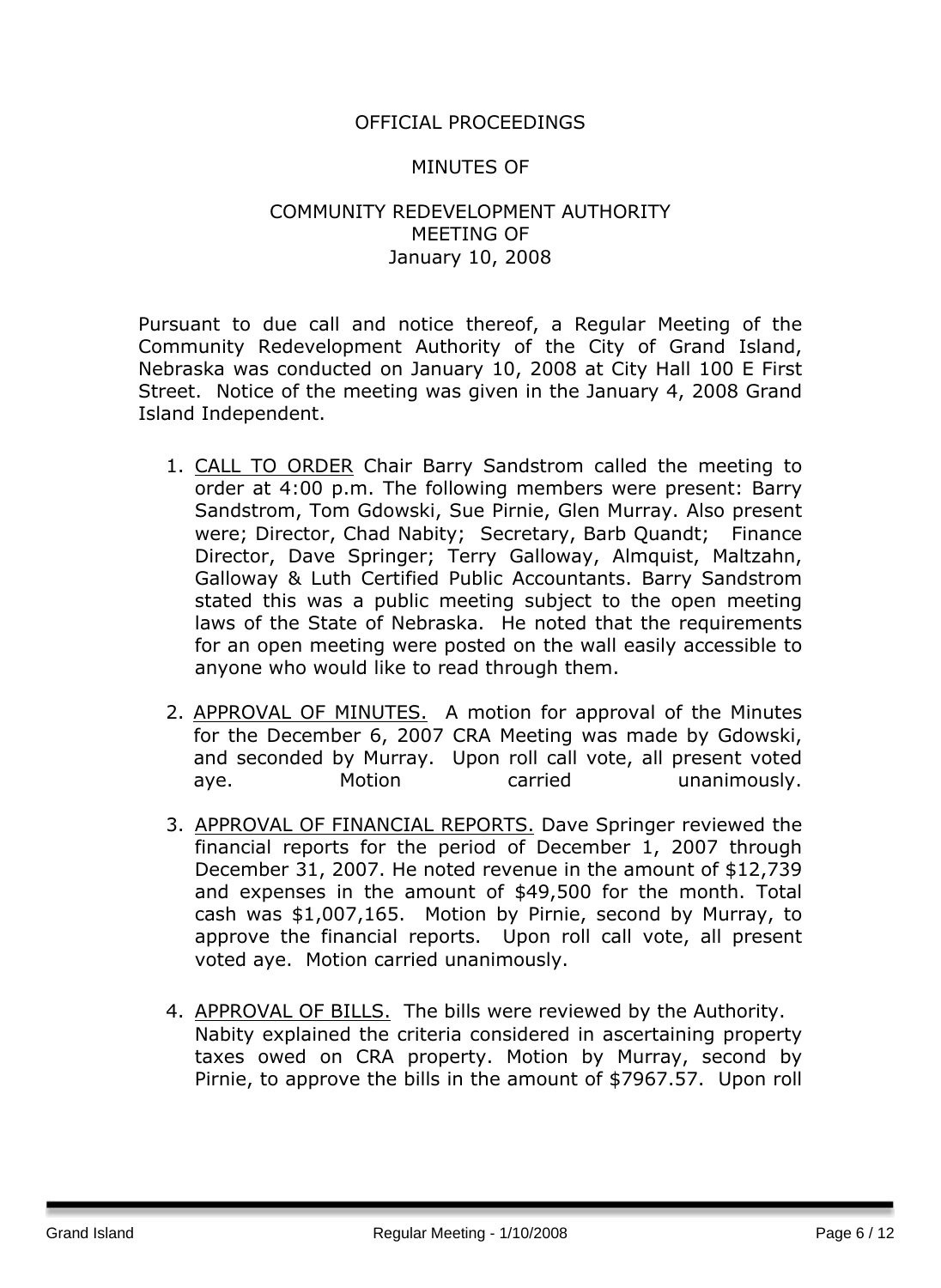call vote all present voted aye. Motion carried unanimously to approve the payment of bills in the amount of \$7967.57.

- 5. 2007 AUDIT . Terry Galloway, of Almquist, Maltzahn, Galloway & Luth Certified Public Accountants, was present to review the 2007 CRA Audit and to answer questions. There we two recommendations made in connection with the audit of the financial statements. The first recommendation noted that the certificates of deposit at Wells Fargo Bank should have more than one authorized signer. The second recommendation was to revise the monthly listing of CRA properties to reflect the correct addresses and purchase prices. Motion was made by Gdowski, seconded by Pirnie, to approve the 2007 Audit as presented. Upon roll call vote, all present voted aye. Motion carried.
- 6. REVIEW OF COMMITTED PROJECTS AND CRA PROPERTIES. Nabity reported briefly. The YMCA has begun their project. The Housing Study Grant was submitted, approved and has been received. The JEO Building project is moving forward. Hall County has issued a contract for the demolition of the building. Nabity noted that work on the Romsa Real Estate Center and the Harmon Building is progressing. The work on the New Life Community Church Façade has begun. Total committed projects total \$463,282.
- 7. ADJOURN TO EXECUTIVE SESSION TO DISCUSS NEGOTIATIONS. There was no need for an executive session.
- 8. APPROVE RESOLUTION OR RESOLUTIONS TO PURCHASE/SELL PROPERTY. No action needed.
- 10. DIRECTOR'S REPORT. Members discussed a property located on South Locust. The consensus was to permit Nabity to continue with the discussions. Nabity announced that the NPZA Conference will be held in Grand Island in February. He noted that there may be a session, Design Guidelines, led by Steve Jensen, that members may be interested in attending.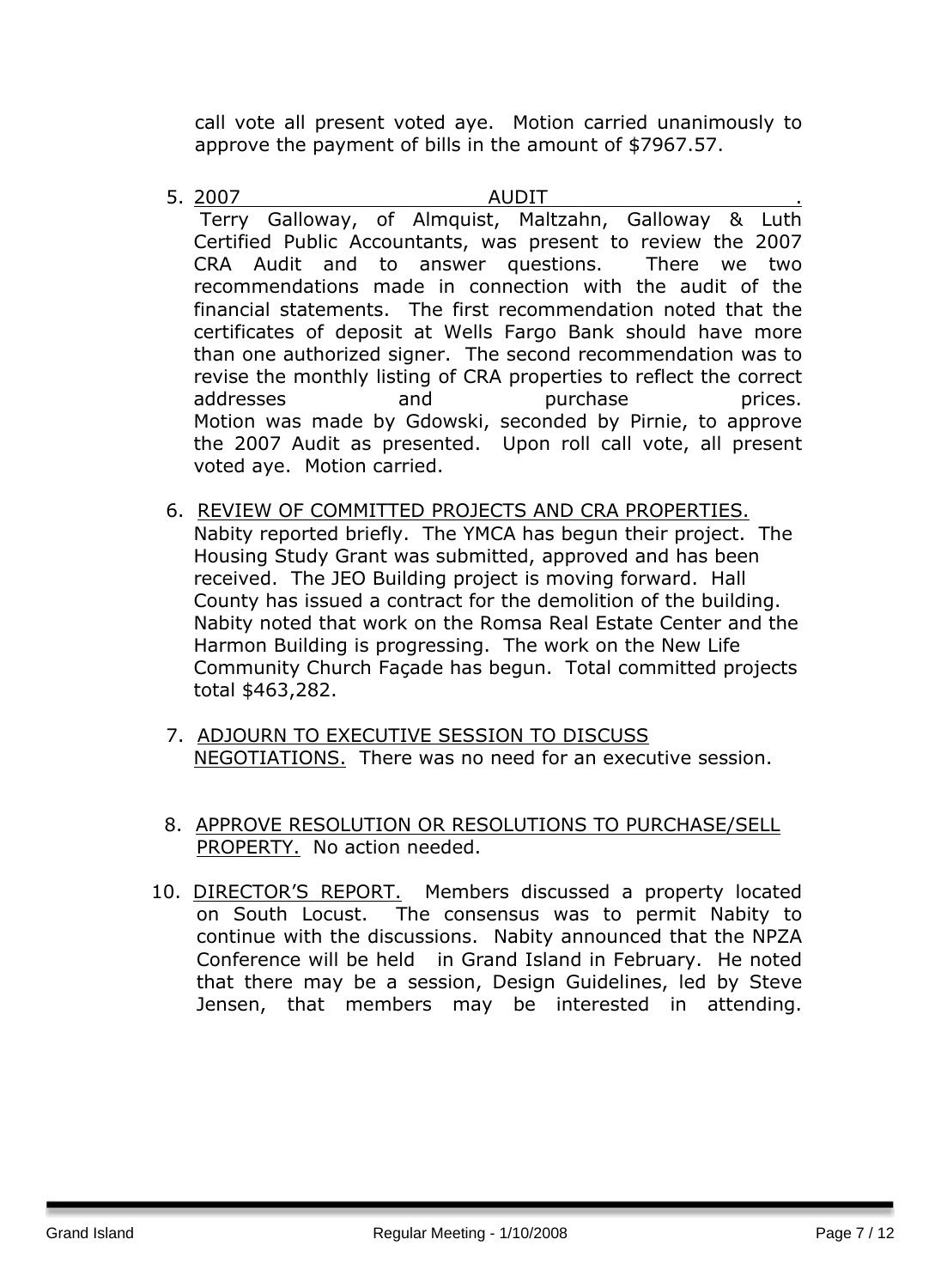11. ADJOURNMENT. Chairman Sandstrom adjourned the meeting at 4:35 p.m. The next meeting is scheduled for February 13, 2008. Gdowski stated that he will be unavailable on that date.

Respectfully submitted,

Chad Nabity Director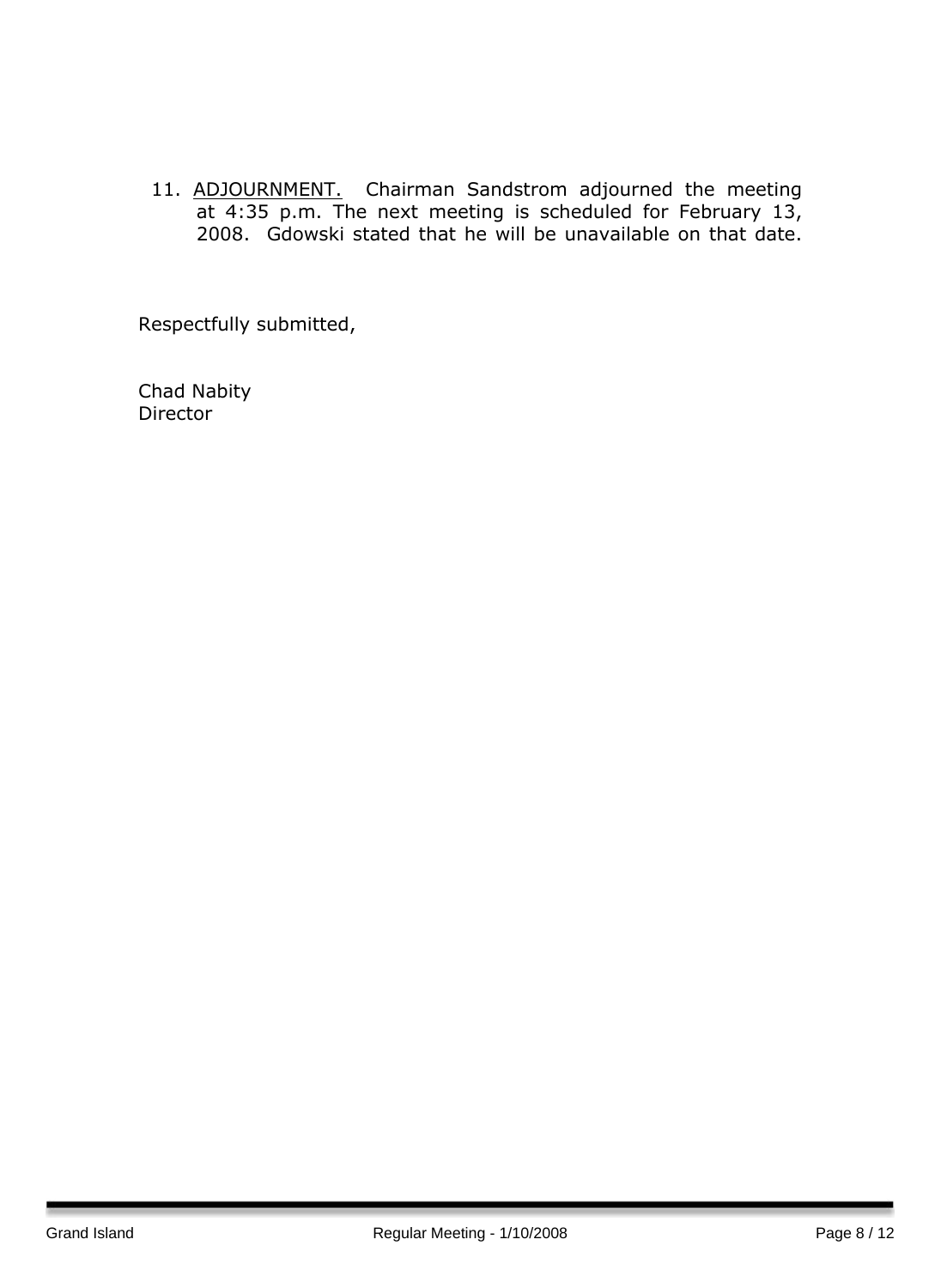

## **Thursday, January 10, 2008 Regular Meeting**

## **Item D1**

**Bills**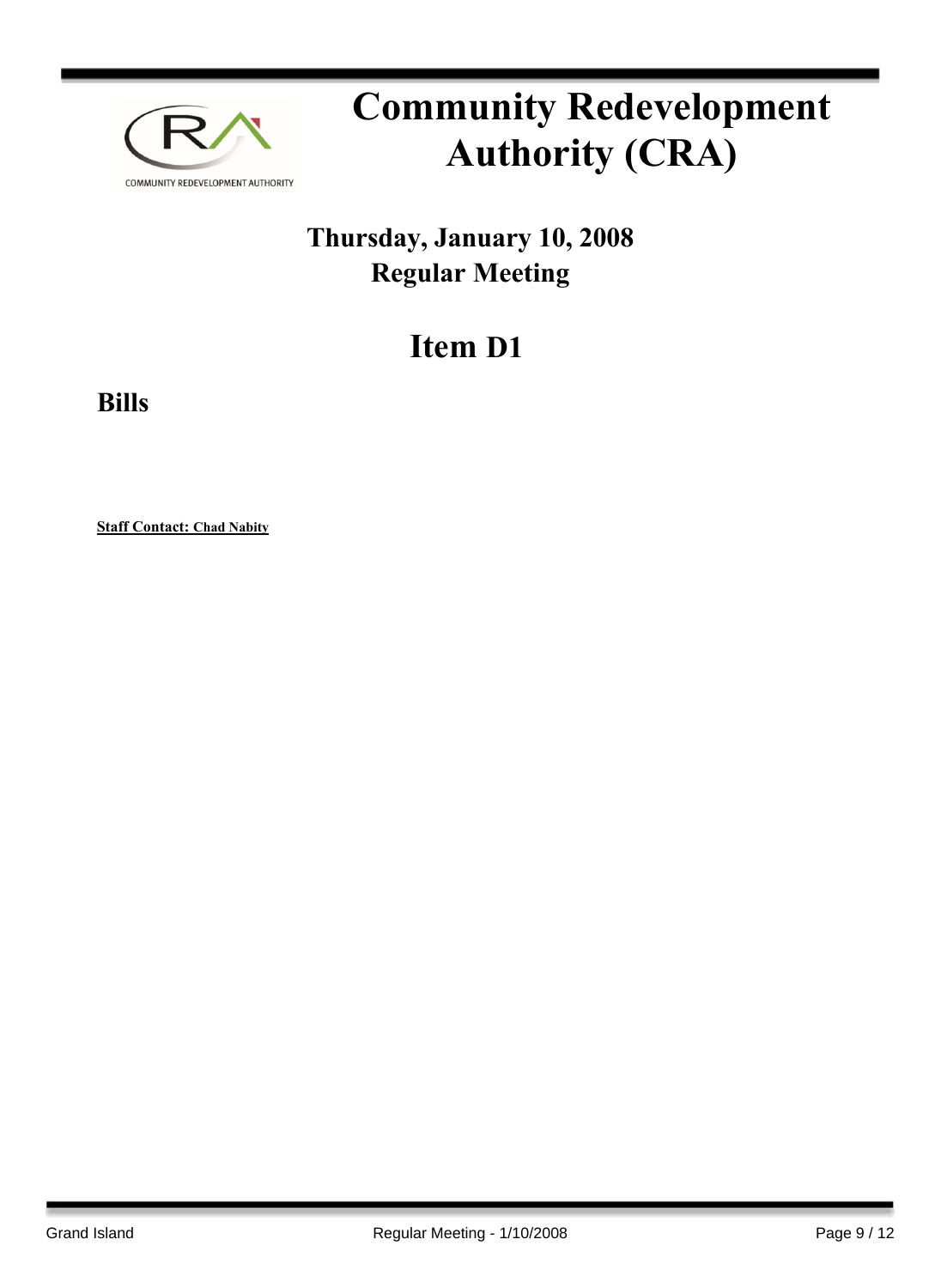### 10-Jan-08

- FROM: Chad Nabity, Planning Department Director
- RE: Bills Submitted for Payment

The following bills have been submitted to the Community Redevelopment Authority Treasurer for preparation of payment.

| Total:                                                                |                        | \$7,967.57                        |
|-----------------------------------------------------------------------|------------------------|-----------------------------------|
| Third Party Environmental, Inc.<br>Asbestos Inspection-211 E. 1st St. |                        | \$99.00                           |
| Property Taxes - 2709 S. Locust<br>Property Taxes - 211 E 1st St.     | \$2,791.68<br>\$691.02 |                                   |
| <b>Hall County Treasurer:</b>                                         |                        | 3482.70                           |
| Mayer, Burns, Ahlschwede & Koenig<br><b>RDG Planning Design</b>       |                        | \$125.00<br>\$580.00              |
| Grand Island Independent<br>Monthly & Redevelopment Plan Notices      |                        | \$270.95                          |
| City of Grand Island<br>Administration<br>Accounting<br>Postage       |                        | \$3,000.00<br>\$375.00<br>\$34.92 |
|                                                                       |                        |                                   |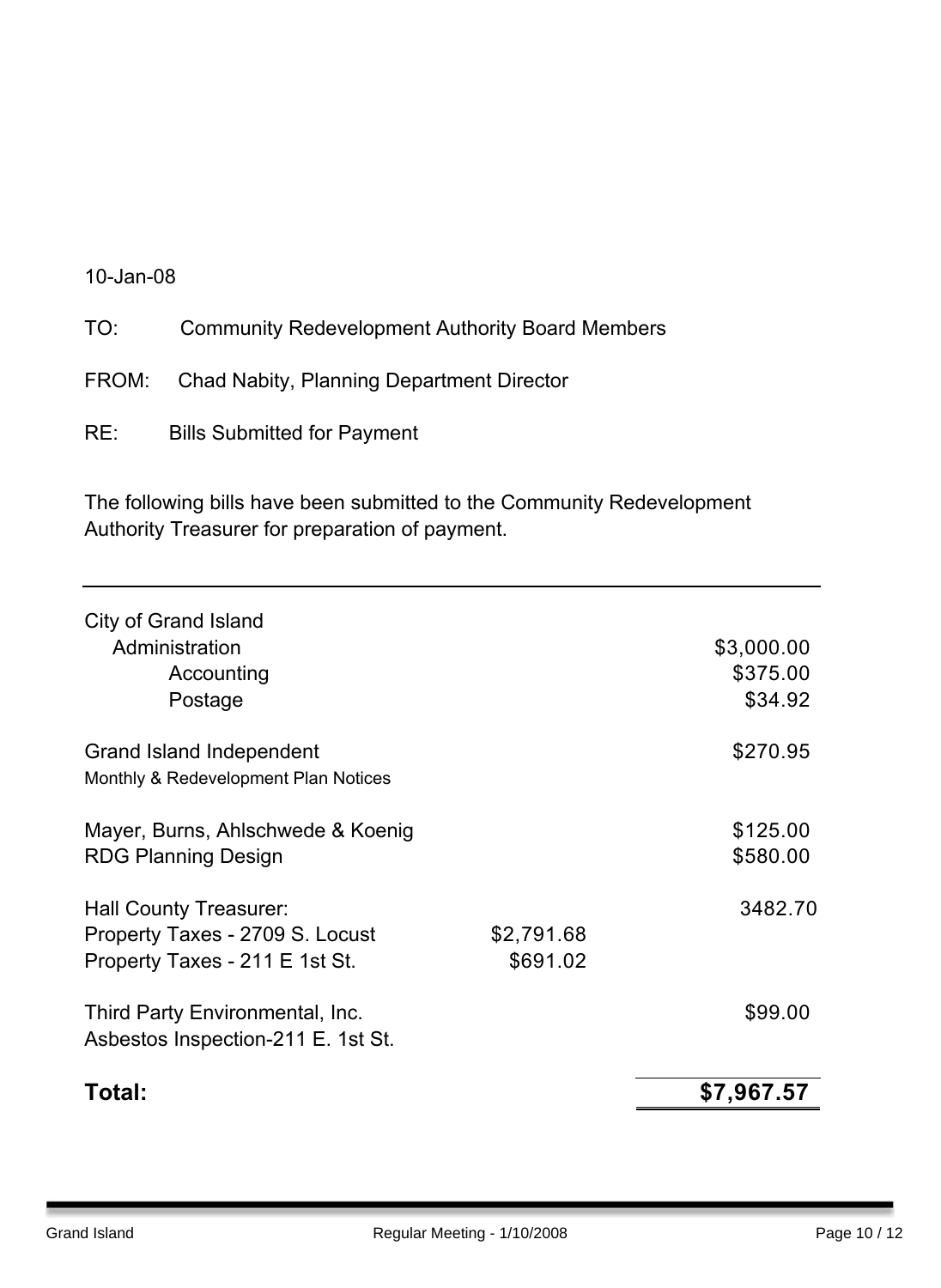

## **Thursday, January 10, 2008 Regular Meeting**

## **Item E1**

### **Committed Projects**